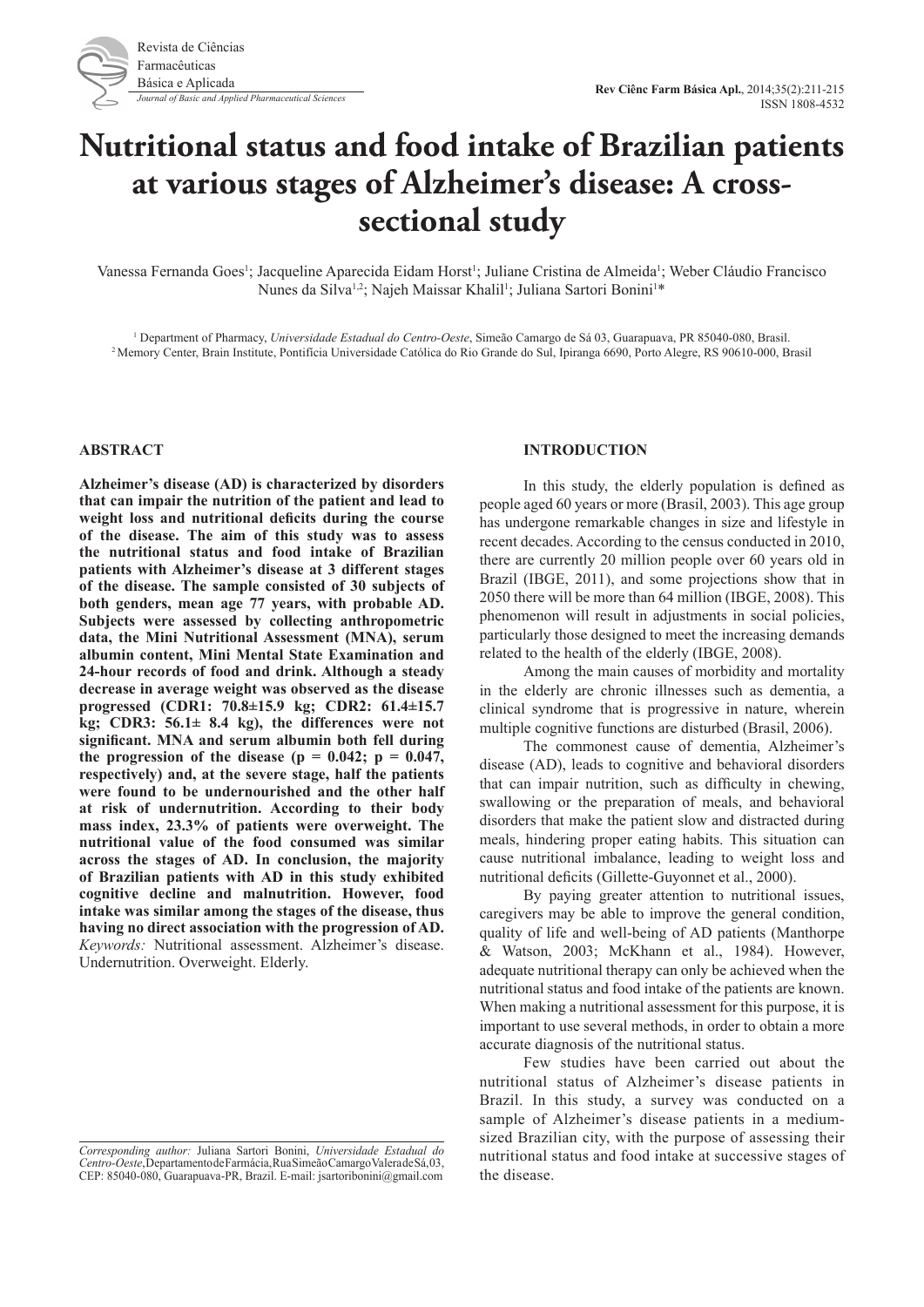#### **MATERIAL AND METHODS**

#### **Subjects**

This cross-sectional study was conducted among AD patients enrolled in the "Program for Drug Dispensing in Exceptional Cases" of the Brazilian Ministry of Health in the city of Guarapuava, Paraná, Brazil, in the months of August to October, 2011. The initial sample consisted of 66 subjects, of both genders, with probable AD diagnosed by the criteria of the *National Institute of Neurologic and Communicative Disorders and Stroke and the Alzheimer Disease and Related Disorders Association* (NINCDS-ADRDA) (McKhann et al., 1984). Home visits were made to patients and caregivers who signed the Informed Consent Form. Upon completion of the home visits, it was found that 7 patients had recently died, 11 had moved to stay with relatives in other locations and 18 patients were not found at their recorded addresses. Thus, the final sample was 30 patients. It was not possible to expand the sample because the number of patients in attendance was small and restricted to 66 subjects. This research was approved by the Ethics Committee of *Universidade Estadual do Centro-Oeste* (protocol 026/2011).

A cognitive evaluation was conducted, in which the Mini-Mental State Examination (MMSE) (Folstein et al., 1975) was used to assess temporal and spatial orientation, memory, attention, calculation, language and praxis. The Clinical Dementia Rating (CDR) (Hughes et al., 1982; Morris 1993) was administered to determine the stage of the AD.

Demographic data were also collected for all subjects and included: educational level, average household income, age, marital status, smoking habits before the disease, physical activity, comorbidities and medication. Those patients who had smoked some form of tobacco at least once a day before the onset of AD were considered smokers.

## **Nutritional status**

The nutritional status of each subject was assessed from anthropometric and biochemical data and the MNA (Mini Nutritional Assessment) (Vellas et al., 2006). The anthropometric data included: height (m), current weight (kg), body mass index (BMI, kg/m2), arm circumference (AC, cm) and calf circumference (CC, cm). Digital weighing scales with a capacity of 150 kg and a stadiometer graduated in centimeters were used to measure weight and height, respectively. For subjects who had difficulties with posture and/or balance, and for bedridden patients, the height and weight were estimated by means of the equations proposed by Chumlea (Chumlea et al., 1985; Chumlea et al., 1988) to avoid biases in the measuring of height and weight. For the biochemical data, serum albumin (g/L) was collected after 12 hours of fasting, on a date scheduled after the first interview, and was analyzed by colorimetry at a clinical laboratory in Guarapuava, Paraná, Brazil.

## **Dietary intake**

The caregivers provided information about the food intake of the patients. It was assessed from 24 hour food recalls that listed all foods/beverages, types of preparations and quantities of each food item eaten on the

previous day. The collected information was recorded on a weekday, because weekend food intake tends to vary and hence may not be representative of the usual dietary patterns for most days. Diet analysis included values of energy, macronutrients and micronutrients and was carried out with the program Avanutri 4.0 (*Avanutri Informática* LTDA, Brazil).

#### **Statistical analysis**

Descriptive statistics were performed, with mean and standard deviation for the continuous variables and frequency for the categories. ANOVA, Kruskal-Wallis or Fisher's exact test were used to compare the three groups of AD stages with respect to the demographic, anthropometric, biochemical, MNA, MMSE and dietary intake variables. The chi-square test was used to determine possible differences in assessment of undernutrition by the various methods used and to study possible associations between the usage of some types of medication and nutritional status. Significance was accepted when  $P \leq$ 0.05. All analysis was conducted with SPSS Statistics 19 for Windows (SPSS Inc.).

#### **RESULTS**

Sixty-six subjects formed the initial sample and  $45.4\%$  (n = 30) participated in the study. Among these patients, 33.3% (n=10) were in the mild stage of AD (CDR1), 26.6% (n=8) in the moderate stage (CRD2) and  $40\%$  (n = 12) in the severe stage (CDR3). All of them were under specific medication for AD: 50% (n=15) with rivastigmine and the other 50% (n=15) with donepezil. The group that completed the study was composed of 60% females ( $n = 18$ ) and 40% males ( $n = 12$ ), of mean and median age 77 and 78 years, respectively. Table 1 shows there was a statistical difference in mean age among the stages of the disease ( $p = 0.042$ ), older patients showing more advanced stages of disease. Table 1 also shows that a significant difference ( $p = 0.003$ ) was found in the practice of physical activity among the stages of AD. There was no significant difference among the 3 stages of AD in any of the following variables: gender, average family income, education level, marital status, smoking before AD and comorbidities.

The average weights (Table 2) in the 3 patient groups show a decreasing tendency with progression of the disease, although the differences were not significant  $(p= 0.061)$ . The mean values for the nutritional status, MNA (Table 2), showed a significant difference among the stages of the disease ( $p= 0.042$ ), the MNA score falling with increasing severity of AD. Patients at the more severe stages of the disease were classified as being either at risk of undernutrition or undernourished.

The serum albumin content (Table 2) also showed a significant difference among the stages of AD  $(p =$ 0.047), the content decreasing with its progression and the lowest values being found in the severe stage. There were significant differences between the mean scores for the MMSE (Table 2) at each stage of AD ( $p < 0.001$ ).

The rate of undernutrition among the patients with AD differed according to the method used to assess its frequency. According to the BMI, AC, CC, MNA and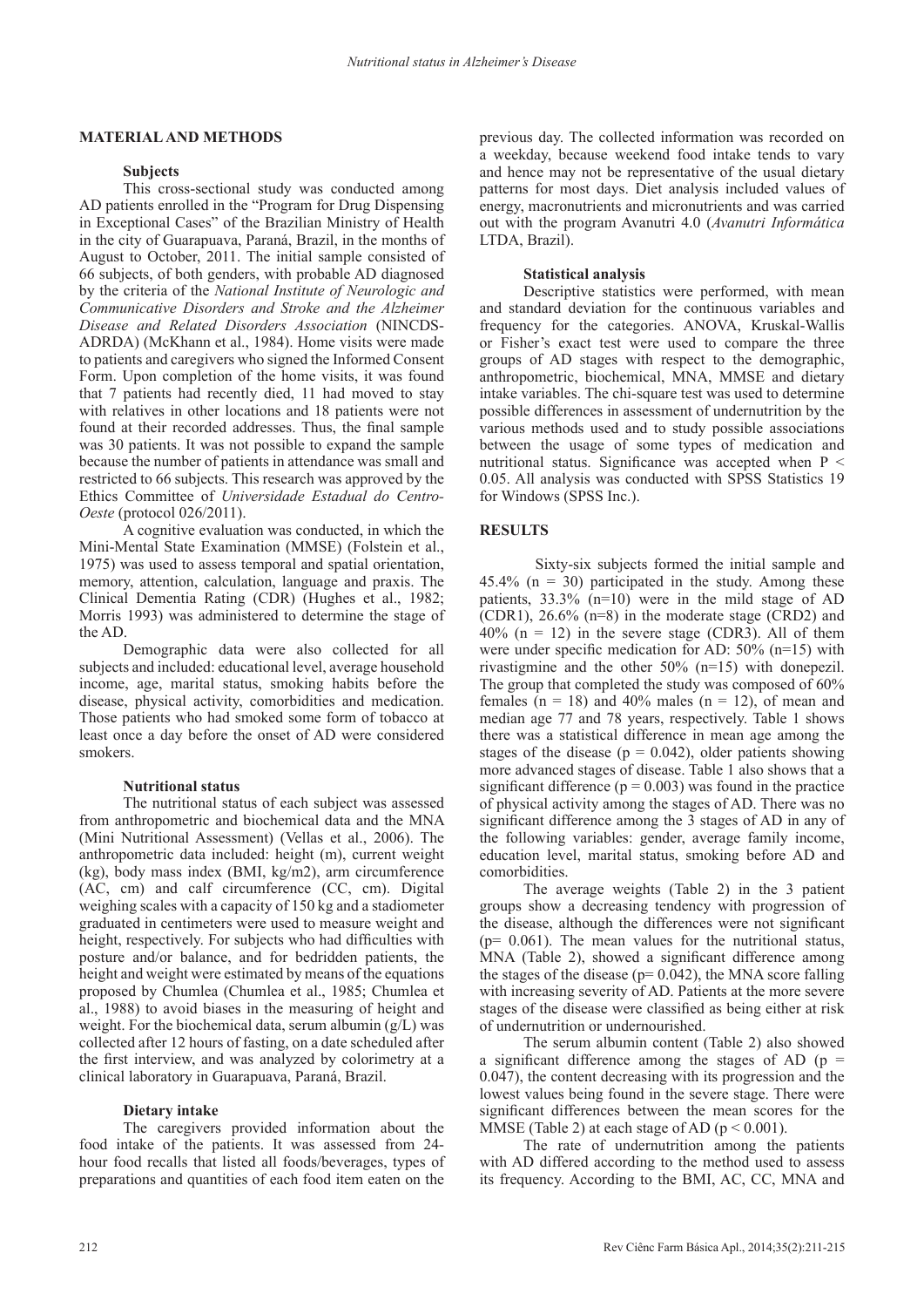|                                            | Mild $(n)$          | Moderate (n)        | Severe (n)          | Pa       |
|--------------------------------------------|---------------------|---------------------|---------------------|----------|
| Mean age (vears) <sup>a c</sup>            | $73.0 \pm 11.5$     | $75.0 \pm 8.1$      | $82.0 \pm 5.4$      | $0.042*$ |
| Gender <sup>b</sup>                        |                     |                     |                     |          |
| Female (%)                                 | 50.0(5)             | 62.5(5)             | 66.6(8)             |          |
| Male $(\% )$                               | 50.0(5)             | 37.5(3)             | 33.3(4)             |          |
| Average family income <sup>a c</sup> (BRL) | $2032.0 \pm 1539.2$ | $2258.0 \pm 1213.0$ | $2318.0 \pm 1394.0$ | 0.887    |
| Schooling (years) <sup>ac</sup>            | $5.0 \pm 3.0$       | $3.1 \pm 3.5$       | $5.9 \pm 4.2$       | 0.264    |
| Marital status $(\frac{6}{6})^b$           |                     |                     |                     |          |
| Single                                     | 0.0(0)              | 0.0(0)              | 16.6(2)             |          |
| Married                                    | 60.0(6)             | 37.5(3)             | 41.6(5)             |          |
| Widowed                                    | 40.0(4)             | 62.5(5)             | 41.6(5)             |          |
| Smoking before AD (%) <sup>a</sup>         | 70.0(7)             | 50.0(4)             | 41.6(5)             | 0.432    |
| Physical activity (%) <sup>b</sup>         |                     |                     |                     | $0.028*$ |
| Bedridden                                  | 0.0(0)              | 0.0(0)              | 41.6(5)             |          |
| Sedentary                                  | 30.0(3)             | 50.0(4)             | 41.6(5)             |          |
| Light physical activity                    | 70.0(7)             | 50.0(4)             | 16.6(2)             |          |
| Comorbidities (%) <sup>b</sup>             |                     |                     |                     |          |
| Hypercholesterolemia                       | 50.0(5)             | 12.5(1)             | 33.3(4)             | 0.303    |
| Diabetes mellitus                          | 40.0(4)             | 25.0(2)             | 33.3(4)             | 0.889    |
| Parkinson's disease                        | 0.0(0)              | 25.0(2)             | 33.3(4)             | 0.152    |
| Hypertension                               | 60.0(6)             | 75.0(6)             | 66.6(8)             | 0.889    |
| <b>CVA</b>                                 | 40.0(4)             | 25.0(2)             | 41.6(5)             | 0.796    |
| Cancer                                     | 20.0(2)             | 12.5(1)             | 33.3(4)             | 0.651    |

Table 1. Characteristics of the study population grouped by severity of AD.

Table 2. The anthropometric, MNA, albumin and MMSE profiles for each category of AD severity.

**Weight**  $70.8 \pm 15.9$   $61.4 \pm 15.7$   $56.1 \pm 8.4$  0.061  $(50.2 - 93.0)$   $(43.6 - 90.0)$   $(45.5 - 67.2)$ **Height**  $1.6 \pm 0.1$   $1.5 \pm 0.0$   $1.5 \pm 0.1$  0.504  $(1.5 - 1.8)$   $(1.5 - 1.6)$   $(1.4 - 1.7)$ **AC**  $29.0 \pm 5.4$   $26.0 \pm 4.6$   $24.9 \pm 2.3$  0.142  $(23.5 - 39.0)$   $(20.0 - 33.0)$   $(22.0 - 29.5)$ **CC**  $34.5 \pm 2.9$   $33.1 \pm 3.6$   $31.1 \pm 2.7$  0.081

**Mild (n = 10) Moderate (n = 8) Severe (n = 12) P**<sup>*i*</sup>

|                | $(30.5 - 39.5)$ | $(26.5 - 36.5)$ | $(27.0 - 34.5)$ |            |
|----------------|-----------------|-----------------|-----------------|------------|
| BMI            | $26.8 \pm 4.6$  | $246 \pm 65$    | $22.8 \pm 3.5$  | 0101       |
|                | $(21.8 - 35.0)$ | $(17.1 - 36.5)$ | $(17.0 - 30.0)$ |            |
| <b>MNA</b>     | $21.9 \pm 2.3$  | $193 \pm 48$    | $172 \pm 42$    | $0.042*$   |
|                | $(17.0 - 26.0)$ | $(14.0 - 26.0)$ | $(10.0 - 22.0)$ |            |
| <b>Albumin</b> | $366 \pm 26$    | $346 \pm 22$    | $306 \pm 31$    | $0.047*$   |
|                | $(33.0 - 40.0)$ | $(31.0 - 38.0)$ | $(27.0 - 36.0)$ |            |
| <b>MMSE</b>    | $206 \pm 36$    | $134 \pm 42$    | $73 + 45$       | $< 0.001*$ |
|                | $(16.0 - 26.0)$ | $(7.0 - 18.0)$  | $(0.0 - 13.0)$  |            |

AC: arm circumference; CC: calf circumference; BMI: Body Mass Index; MNA: Mini Nutritional Assessment; MMSE: Mini Mental State Examination;

a Kruskal-Wallis Test.

Data are presented as mean  $\pm$  SD (range).

 $*P < 0.05$  shows a statistically meaningful difference between groups.

AD: Alzheimer Disease; BRL: Brazilian Real; CVA: cerebrovascular accident (stroke)

a Anova comparing three groups.

b Fisher's exact test comparing three groups.

c Continuous variables are presented as mean±SD.

 $*P<0.05$  shows a statistically meaningful difference between groups.

serum albumin, the global prevalence of undernutrition in the population was  $36.6\%$  (n=11),  $66.6\%$  (n=20),  $20.0\%$  $(n=6)$ , 30.0%  $(n=9)$  and 56.6%  $(n=17)$ , respectively. The MNA showed that 53.3% of patients were at risk of undernutrition. The percentage of overweight patients, according to the BMI, was  $23.3\%$  (n=7).

Regarding energy,  $43.33\%$  (n = 13) of the patients had an adequate caloric intake, according to the recommendation from the Dietary Reference Intakes (DRI) (IOM & FNB, 2002). There was no significant difference in nutritional value of meals among patients at different stages of AD (Table 3).

### **DISCUSSION**

Here we have demonstrated that AD patients attending the Brazilian Ministry of Health Program (SUS-Health Unique System) in Guarapuava, Brazil, exhibit weight loss and undernutrition as the disease develops, but no change in food intake.

The mean anthropometric figures, MNA and serum albumin content were lower in the later stages (moderate and severe) of the disease, showing that there was weight loss and undernutrition in these patients. Several studies

Table 3. Nutritional value of food intake of patients grouped by severity of AD.

|                       | Mild $(n=10)$      | Moderate $(n=8)$   | Severe $(n=12)$    | Pa    |
|-----------------------|--------------------|--------------------|--------------------|-------|
| Energy (kcal)         | $1644.1 \pm 479.6$ | $1719.0 \pm 683.0$ | $1555.0 \pm 763.0$ | 0.897 |
| Protein (g/kg)        | $1.1 \pm 0.4$      | $1.2 \pm 0.4$      | $1.2 \pm 0.8$      | 0.779 |
| Protein $(\% )$       | $19.3 \pm 6.7$     | $17.5 \pm 2.8$     | $18.8 \pm 10.2$    | 0.709 |
| Carbohydrates (%)     | $50.7 \pm 11.5$    | $53.5 \pm 5.3$     | $52.4 \pm 11.6$    | 0.848 |
| Lipids $(\% )$        | $29.8 \pm 10.3$    | $28.9 + 4.4$       | $28.8 \pm 8.8$     | 0.955 |
| Vitamin A (RE)        | $250.0 \pm 169.0$  | 685.4±747.0        | $609.7 \pm 526.9$  | 0.416 |
| Vitamin $D(\mu g)$    | $3.8 \pm 4.2$      | $2.3 \pm 1.3$      | $2.6 \pm 1.7$      | 0.812 |
| Niacin (mg)           | $37.7 + 47.7$      | $19.8 \pm 12.0$    | $19.4 \pm 16.0$    | 0.619 |
| Vitamin B12 $(\mu g)$ | $3.2 \pm 2.4$      | $9.5 \pm 20.7$     | $8.0 \pm 10.1$     | 0.857 |
| Vitamin $C$ (mg)      | $49.8 \pm 52.9$    | $682\pm610$        | $77.8 \pm 79.3$    | 0.676 |
| Vitamin E (mg)        | $13.9 \pm 7.9$     | $17.9 \pm 15.5$    | $15.7 \pm 14.4$    | 0.684 |
| Folate (µg)           | $113.2 \pm 40.5$   | 139.2±78.0         | $119.2 \pm 71.2$   | 0.752 |
| Calcium (mg)          | $571.7 \pm 360.8$  | $453.5 \pm 242.8$  | $419.3 \pm 275.1$  | 0.407 |
| Iron (mg)             | $13.6 \pm 8.2$     | $14.3 \pm 7.1$     | $10.7 \pm 5.8$     | 0.681 |
| $\rm Zinc$ (mg)       | $10.5 \pm 5.1$     | $10.8 \pm 7.3$     | $7.6 \pm 7.5$      | 0.231 |
| Selenium $(\mu g)$    | $58.3 \pm 25.8$    | $60.6 \pm 37.3$    | $62.5 \pm 44.6$    | 0.998 |
| Sodium (mg)           | 1797.9±1014.8      | 2833.0±1044.6      | 1994.0±1221.5      | 0.128 |

a Kruskal-Wallis Test.

Data are presented as mean  $\pm$  SD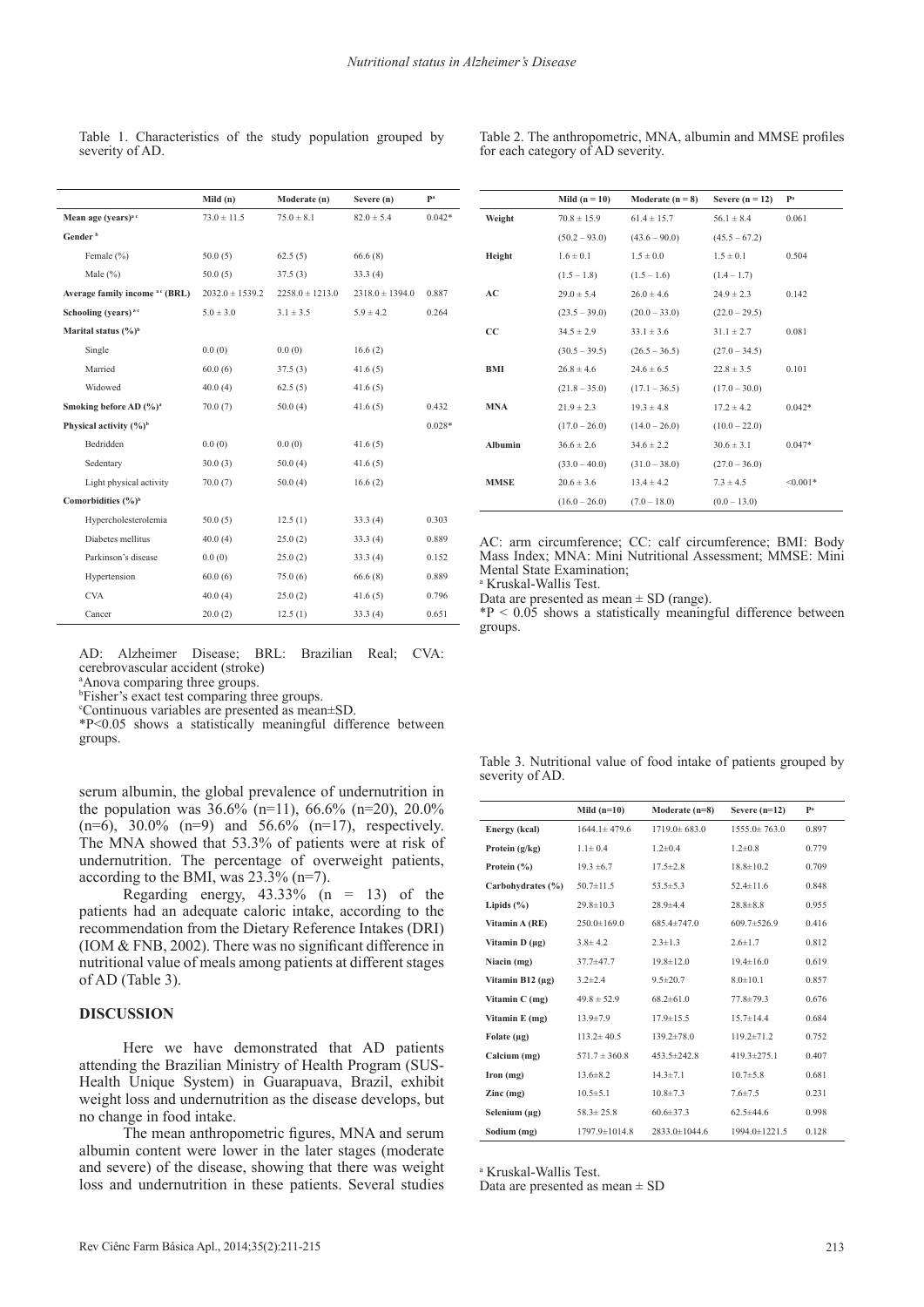have shown weight loss/undernutrition in AD patients, relative to control groups (Gillette-Guyonnet et al., 2000; Heidi et al., 2004; Wang et al., 2004; Ousset et al., 2008; Guérin et al., 2005). Weight loss can worsen the patient's condition, favoring the emergence of other diseases and potentially exacerbating the progression of AD. Hence, it is important to obtain an accurate nutritional assessment at an early stage of AD, to ensure that the dietary needs of each patient are supplied and thus avoid the occurrence of unwanted weight loss, as shown by Jyvakorpi et al., in a study that provides data on whether tailored nutritional care is beneficial to home-dwelling AD patients (Jyvakorpi et al., 2012). Although weight loss predicts rapid cognitive decline, it remains an open question whether the prevention of weight loss (by improving nutritional status) can slow cognitive decline (Soto et al., 2012).

On the other hand, 23.3% of the patients were overweight, according to the BMI, but they may have been overweight or obese before the development of AD. Some studies show that a raised BMI in middle age can be associated with a higher risk of dementia (Kivipelto et al., 2005; Whitmer et al., 2005), and one study showed that in patients with AD, a worse psycho-functional status was associated with obesity (Saragat et al., 2012).

The potential mechanisms linking adiposity to AD include hyperinsulemia, advanced glycosylation products, adipocyte-derived hormones (adipokines and cytokines), and the influence of adiposity on vascular risk and cerebrovascular disease (Luchsinger & Gustafson, 2009).

The significant difference in the diagnosis of undernutrition between serum albumin and CC indicates that the latter method may not have identified undernutrition in the same way as serum albumin. It is thus suggested that CC must be used along with other methods, because it was not sensitive enough on its own to assess undernutrition accurately. BMI showed a statistical tendency in the same direction as serum albumin, but it also failed to identify all the cases of undernutrition indicated by serum albumin. Thus, measuring the height and weight of AD patients (and noting that some of these measures were estimated from formulas) may be an inadequate means of identifying undernutrition in these patients and therefore needs to be complemented by other nutritional assessment methods, such as biochemical tests.

The patients' food intake was found to be similar throughout the different stages of the disease, showing that it may not be a factor in the greater weight loss seen in the more advanced stages of AD. A study that investigated two modes of weight loss (progressive and severe) found no differences in food intake related to the pattern of weight loss (Guérin et al., 2005). Moreover, it is known that weight loss, especially in the early stages of AD, occurs even in patients who have adequate energy intake (Gillette-Guyonnet et al., 2000). Similar findings that do not seem to support the hypotheses of either a hypermetabolic state or inadequate energy intake in AD patients have been reported (Mazzali et al., 2002).

Practicing physical activity may also be inversely associated with weight loss. The patients who engaged in some light physical activity were mainly in the mild stage, while the bedridden patients were all in the severe stage of AD. A study carried out among AD sufferers showed that

body weight was correlated with immobility, the bedridden subjects having the lowest body weight (Berkhout et al., 1998).

A limitation of the present study was the small sample size, which limited the comprehensiveness of the findings. Studies with larger sample sizes are necessary to estimate more accurately the impact of the findings reported here.

## **ACKNOWLEDGEMENTS**

This work was supported by grants and VFG's scholarship from Coordenação para o Aperfeiçoamento do Pessoal de Ensino Superior. We thank Marcela Magro, Jaqueline Hack, Bárbara Fermino and Kaílla Gonçalves for help during the home visits.

# **RESUMO**

## *Estado nutricional e consumo alimentar de pacientes brasileiros em diferentes estágios da doença de alzheimer: um estudo transversal*

**A doença de Alzheimer (DA) é caracterizada por distúrbios que podem comprometer a nutrição do paciente e causar perda de peso e deficiências nutricionais durante a doença. O objetivo deste estudo foi avaliar o estado nutricional e o consumo alimentar de pacientes brasileiros com doença de Alzheimer em diferentes estágios da doença. A amostra foi composta por 30 indivíduos, com idade média de 77 anos, de ambos os sexos, com provável DA. Os indivíduos foram avaliados através de dados antropométricos, Mini Avaliação Nutricional (MAN), albumina sérica, Mini Exame do Estado Mental, e recordatório de 24 horas. Embora tenha sido encontrada uma diminuição no peso médio entre os estágios da doença (CDR1: 70,8±15,9 kg; CDR2: 61,4±15,7 kg; CDR3: 56,1± 8,4kg) conforme a progressão da doença, a diferença não foi significativa. Os parâmetros MAN e albumina sérica mostraram uma diminuição entre os estágios da doença (p = 0,042, p = 0,047, respectivamente), sendo que no estágio grave metade dos pacientes estava desnutrida e a outra metade em risco de desnutrição. De acordo com o índice de massa corporal, 23,3% dos pacientes estavam com sobrepeso. O valor nutricional da ingestão alimentar foi similar nos estágios de DA. Em conclusão, a maioria dos pacientes brasileiros com DA neste estudo apresentaram desnutrição, apesar de o consumo alimentar ter sido similar entre os estágios da doença, uma vez que não apresentou associação direta com a progressão da DA.** *Palavras-chave:* Avaliação nutricional. Doença de Alzheimer. Desnutrição. Idosos.

# **REFERENCES**

Berkhout AMM, Cools HJM, Van Houweljngen HC. The relationship between difficulties in feeding oneself and loss of weight in nursing-home patients with dementia. Age Ageing. 1998;27(5):637-41.